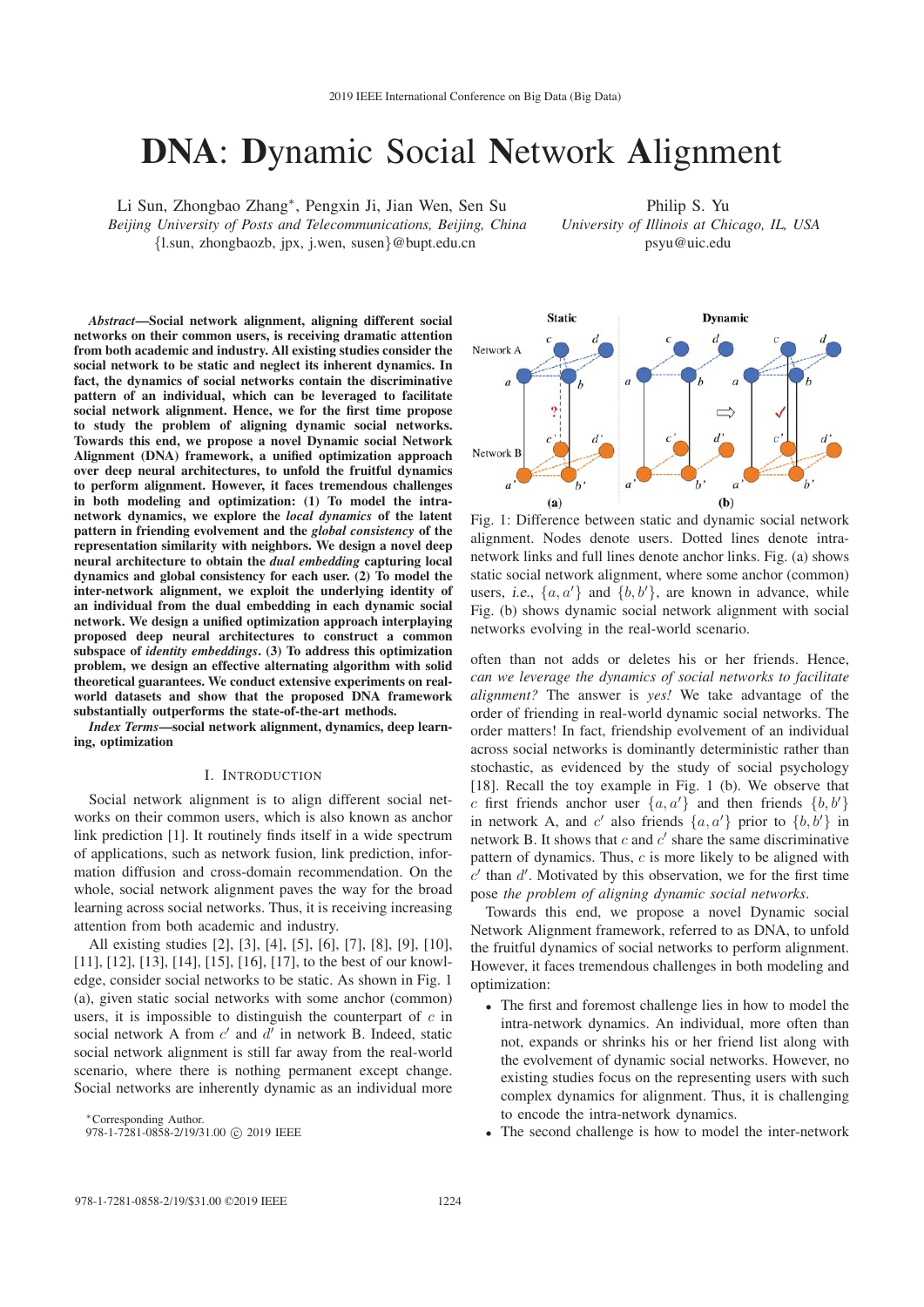alignment. An intuitive idea is to discover the underlying identity representation of users from different social networks to facilitate alignment. Revealing such identity representation is already nontrivial even if these social networks are simplified to be static [4], [5], [19], [11], [6]. Thus, it is tougher to reveal the underlying identity from dynamic social networks.

• Last but not the least, after modeling, it is always a challenge to address the optimization problem. The optimization problem tends to be nonconvex due to the inherent complexity of dynamic network alignment. For a nonconvex optimization, it lacks an effective method in general to approach the optimal or suboptimal solution. Thus, it renders this problem much more challenging.

To address the first challenge, we design a novel deep neural architecture to model users in each dynamic social network. To model users with dynamics, we exploit not only the temporal evolvement in friending behaviors of a user, referred to as *local dynamics*, but also representation similarity with the neighbors of the user, referred to as *global consistency*. Specifically, to capture local dynamics, we design an LSTM Autoencoder zooming in the temporal friendship evolvement of each user for encoding the evolvement pattern. To capture global consistency, we design a consistency regularization and impose it onto the heart of the LSTM Autoencoder for compensating local dynamics. We utilize the hidden state in the heart of the neural architecture, referred to as *dual embedding*, to jointly embed local dynamics and global consistency for the users of dynamic social network.

To address the second challenge, we design a unified optimization approach to construct a common subspace from different dynamic social networks. All behaviors of an individual across different social networks tend to share something in common, termed as underlying identity. It can be leveraged to identify this individual. Motivated by this fact, we first introduce a projection matrix to transform the dual embedding above into the *identity embedding* for the underlying identity representation. Then, we formulate a unified optimization approach to construct the common subspace of identity embeddings, where users are naturally aligned according to the underlying identity. This optimization is constrained on the collection of anchor users known in advance so that identity embeddings of the same individual remain consistent. Finally, we obtain the unified optimization approach interplaying proposed deep neural architectures, referred to as *the DNA framework*, for dynamic social network alignment.

The optimization problem of DNA is not jointly convex over the matrix variables of (1) neural architecture parameters for dual embedding, (2) projection and (3) identity embedding. To address this nonconvex optimization, we design an effective alternating algorithm to approach a local optimum of the objective, i.e., we update one of the matrix variables while fixing others. Specifically, for the matrices of neural architecture parameters, we employ the gradient method. For the matrices of projections, we derive the closed-form solution and prove that the derived solution is the global optimum.

For the matrices of identity embeddings, we first construct an auxiliary function and then derive the multiplicative updating rule. We further prove the correctness and convergence of the multiplicative updating rule and draw corresponding theorems with solid theoretical guarantees.

In DNA, the proposed deep neural architecture enjoys the powerful nonlinear learning ability to capture the complex dynamics, and the unified optimization takes advantage of its inherent merit to naturally model the underlying identities. The proposed DNA framework interplays two neural architectures with the unified optimization, thereby effectively aligning dynamic social networks.

To evaluate DNA, we first restore the real-world dynamic social network by framing a sequence of network snapshots via the collected timestamps. Then, we conduct extensive experiments on real-world datasets and demonstrate the superiority of the proposed DNA framework.

Finally, we summarize noteworthy contributions as follows:

- To the best of our knowledge, we for the first time pose the problem of aligning dynamic social networks.
- To address this problem, we design a novel DNA framework. In DNA, we propose a novel deep neural architecture to capture the complex dynamics and a unified optimization approach to construct the common subspace.
- To address the optimization of DNA, we design an effective alternating algorithm to approach an optimum with solid theoretical guarantees.
- We conduct extensive experiments on real-world datasets and experimental results demonstrate evident superiority of the proposed DNA framework.

### II. PROBLEM DEFINITION

There are a source dynamic social network and a target dynamic social network. While the terminology of social network is commonly used, we use social graph in the rest of this paper to avoid ambiguity with the terminology of neural network. A dynamic social graph is naturally represented as a graph tensor. We use the superscript of  $s$  (or  $t$ ) to indicate notations of the source graph tensor  $\mathcal{G}^s$  (or target graph tensor  $G^t$ ). Take the social graph tensor  $G^s \in \mathbb{R}^{N^s \times N^s \times M}$  for instance. There are  $N^s$  users  $u^s_{(.)}$  in total and M snapshots in time order. A slide of the tensor  $\mathcal{G}^{s,m} \in \mathbb{R}^{N^s \times N^s}$  represents the  $m^{th}$  snapshot of the dynamic social graph. The matrix  $\mathcal{G}^{s,m}$  can be asymmetric or symmetric and its element  $[\mathcal{G}^{s,m}]_{ij}$ indicates directed or undirected connection strength between the  $i^{th}$  user and  $j^{th}$  user at the time of  $m^{th}$  snapshotting in  $\mathcal{G}^s$ . The value of  $[\mathcal{G}^{s,m}]_{ij}$  can be either binary  $\{0,1\}$  or arbitrary nonnegative value. The proposed framework, DNA, can align any (un)directed (un)weighted dynamic social graphs indeed. Without loss of generality, the source and target dynamic social graphs are partially overlapped via the anchor users, who join in both social graphs. These users are recorded in an anchor set  $A = \{(k,l)_a\}$ . Each element in A represents an anchor user, i.e., the  $a^{th}$  element  $(k,l)_a$  describes the  $k^{th}$  user in the source graph  $\mathcal{G}^s$  corresponds to the  $l^{th}$  user in the target graph  $\mathcal{G}^t$ . We use  $A = |\{(k, l)_a\}|$  to denote the size of A.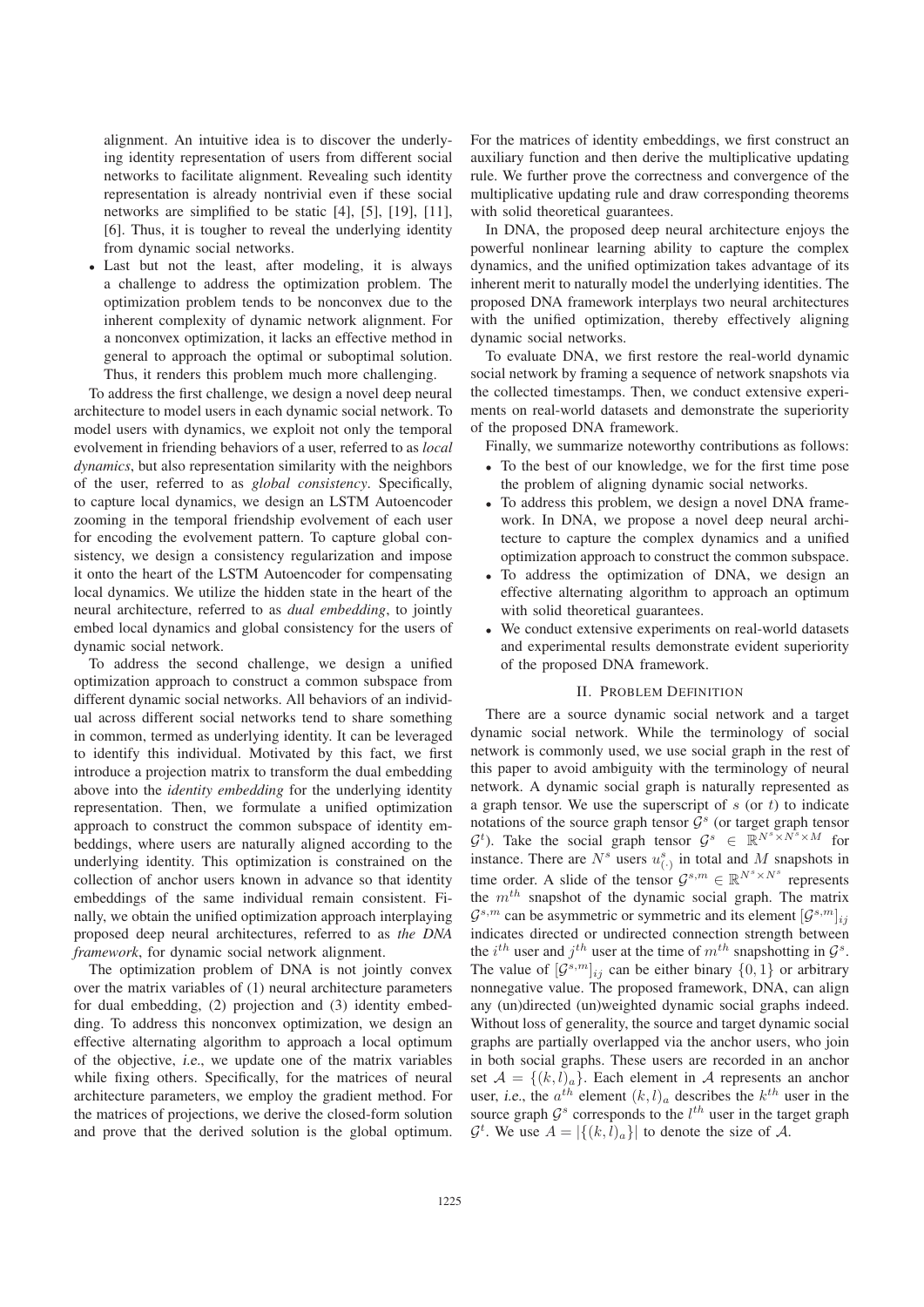TABLE I: Main Notations and Definitions

| <b>Notations</b>        | Definition                          |  |  |
|-------------------------|-------------------------------------|--|--|
| G                       | the dynamic social graph tensor     |  |  |
| $\mathcal{A}$           | the anchor set with size of $A$     |  |  |
| U                       | the matrix of dual embedding        |  |  |
| v                       | the matrix of identity embedding    |  |  |
| P                       | the indication matrix               |  |  |
| Q                       | the projection matrix               |  |  |
| $D^u$                   | the dimension of dual embedding     |  |  |
| $D^c$                   | the dimension of identity embedding |  |  |
| $\alpha, \beta, \gamma$ | the model parameters                |  |  |

We summarize the main notations in Table 1 and formally define the problem of aligning dynamic social networks:

Problem Definition (Aligning Dynamic Social Networks). *Given the source and target dynamic social graph tensors*  $\mathcal{G}^s$ *and* <sup>G</sup><sup>t</sup> *of* <sup>M</sup> *snapshots with an anchor set* <sup>A</sup>*, the problem of aligning dynamic social networks is to find a mapping* Φ *which maps a user to its owner of natural individual,* i.e.*,*  $\Phi(u_{(\cdot)}^s) = \Phi(u_{(\cdot)}^t)$  holds if and only if the individual joins in hoth dynamic social graphs *both dynamic social graphs.*

#### III. DNA: FRAMEWORK

To address the problem of aligning dynamic social networks, we propose a novel Dynamic social Network Alignment framework, referred to as DNA, with a unified optimization approach over deep neural architectures illustrated in Fig. 2. In the DNA framework, to encode the intra-network dynamics, we propose a novel deep neural architecture to embed users of each dynamic social network. To address the inter-network alignment, we design a unified optimization framework interplaying proposed neural architectures to construct a common subspace, where user embeddings of the same individual are naturally aligned.

#### *A. Modeling Users with Complex Dynamics*

To model the complex dynamics, we explore the temporal evolvement of the user's friendship, i.e., *local dynamics*. Moreover, user should own similar embedding with his or her friends to facilitate alignment as pointed out in studies [8], [5]. That is, the *global consistency*, representation similarity with the user's close neighbors, is of significant as well.

How can we capture both of them? Recently, LSTMs have proved to be effective for encoding evolvement in the sequential data [20]. However, it largely remains open to model users with complex dynamics for social network alignment. To bridge this gap, we design a novel deep neural architecture, LSTM Autoencoder with consistency regularization, where we can obtain the dual embedding  $\mathbf{u}_i^{(\cdot)}$  of dimension  $D^u$  for each user jointly embedding local dynamics and global consistency. Since  $\mathcal{G}^s$  is the same as  $\mathcal{G}^t$  on encoding the dynamics, we use  $G<sup>s</sup>$  for elaboration in this subsection.

*1) Ego Networks:* What should be the input for capturing the dynamics? We introduce the concept of an *ego network* for each user and explore the temporal proximity evolvement in his or her ego network via an LSTM Autoencoder.

Random walk with restart (RWR) [21] has been shown as an effective strategy to identify the proximities. Here, we leverage  $\omega$ -step RWR to calculate the proximity between users. Given an adjacency matrix  $G \in \mathbb{R}^{\hat{N}^s \times N^s}$  and a start node *i*, indicated by a binary  $\mathbf{r}_i^{(0)} \in \mathbb{R}^{N^s}$ , the RWR score vector  $\mathbf{r}_i \in \mathbb{R}^{N^s}$  encodes the proximities between user i and the others. Formally, **r**<sub>i</sub> is defined as  $\mathbf{r}_i = \sum_{\omega} \mathbf{r}_i^{(\omega)}$  and

$$
\mathbf{r}_i^{(\omega)} = \xi \mathbf{r}_i^{(\omega - 1)} \mathbf{D}^{-1} \mathbf{G} + (1 - \xi) \mathbf{r}_i^{(0)},\tag{1}
$$

where  $\mathbf{D} = \text{diag}(\{d_i\})$  with  $d_i = \sum_j [\mathbf{G}]_{ij}$  and  $\xi$  is the probability that the random walker will not restart probability that the random walker will not restart.

Specifically, for the  $i^{th}$  user, we first choose W friends with high proximity to form the ego network. That is, we locate the indexes  $\{q_1, q_2, \ldots, q_W\}$  of W largest RWR scores on the aggregated adjacency matrix  $G^{s,A} = \sum_m e^{m-M} G^{s,m}$  with<br>exponential time decay for matrix  $G$  in Eq. (1). Now the eqg exponential time decay for matrix **G** in Eq. (1). Now, the ego network is formed by connecting each node to its W largest RWR score neighbors over the aggregated adjacency matrix.

Next, we examine how the RWR scores to these W friends evolve over the M snapshots. Specifically, we calculate the ego vector  $\mathbf{x}_{i}^{s,m} \in \mathbb{R}^{W}$  of user i for each snapshot  $\mathcal{G}^{s,m}$ . The ego vector  $\mathbf{x}_i^{s,m}$  contains the proximity between user i and his (or her) W friends in the ego network, i.e.,  $[\mathbf{x}_{i}^{s,m}]_{w} = [\mathbf{r}_{i}]_{q_{w}}$  and  $\mathbf{r}_{i}$  is the RWR score vector on snapshot  $\mathcal{G}^{s,m}$ , where  $\mathcal{G}^{s,m}$  serves as matrix **G** in Eq. (1). Finally, we obtain the ego vector sequence  $\{x_i^{s,m}\}_{m=1}^M$  depicting the evolvement regarding friendship distribution in the ego network for the given user *i*. The ego vector sequence  $\{ \mathbf{x}_{i}^{s,m} \}_{m=1}^{M}$  is to feed into the encoder LSTM.

*2) Capturing Evolvement Pattern:* How can we capture the evolvement pattern, i.e., local dynamics? For the i<sup>th</sup> user, when ego vector sequence  $\{x_i^{s,m}\}$  is processed by the *encoder LSTM* Cell recursively from 1 to <sup>M</sup>, the pattern of temporal evolvement of his or her friendship is captured in the hidden state  $\mathbf{u}_i^{s,M}$  ∈  $\mathbb{R}^{D^u}$ , where we have the function  $\mathbf{u}_i^{s,m}$  = LSTMCell( $\mathbf{u}_i^{s,m-1}, \mathbf{x}_i^{s,m}$ ) performed recursively and  $\mathbf{u}_i^{s,0}$  is initiated to zero vector. In I STM, gating mechan  $u_i^{\dot{s},0}$  is initiated to zero vector. In LSTM, gating mechanisms (forget gate **f**, input gate **i** and output gate **o**) with cell state **c** are leveraged for long- and short-term dependence. Instead of sigmoid [20], we utilize the activation function ReLU to facilitate further optimization. The *decoder LSTM* decodes the hidden state  $\mathbf{x}_{i}^{s,M^{\mathsf{T}}}$  to recover ego vector reversely from M to 1, and we append a full connection layer to the decoder for dimension transformation, as shown in Fig. 2 (b).

For all users in the dynamic social graph  $\mathcal{G}^s$ , we give the reconstructed error of LSTM Autoencoder in the form of tensor approximation:

$$
\left\| \mathcal{X}^s - \hat{\mathcal{X}}^s \right\|_F^2, \tag{2}
$$

where  $|| \cdot ||_F$  is the Frobenius norm.  $\mathcal{X}^s \in \mathbb{R}^{N^s \times W \times M}$  is the ego tensor. Its  $m^{th}$  slide  $\mathcal{X}^{s,m} \in \mathbb{R}^{N^s \times W}$  is the matrix of ego vector for the  $m^{th}$  snapshot  $\mathcal{G}^{s,m}$ , whose  $i^{th}$  row is the ego vector  $\mathbf{x}_{i}^{s,m}$ .  $\hat{\mathcal{X}}^{s}$  is the reconstructed ego tensor from decoder LSTM. The evolvement pattern is embedded in the output hidden state of the last encoder LSTM cell  $\mathbf{u}_{i}^{s,M}$ . According to the study [22], this embedding space will preserve the local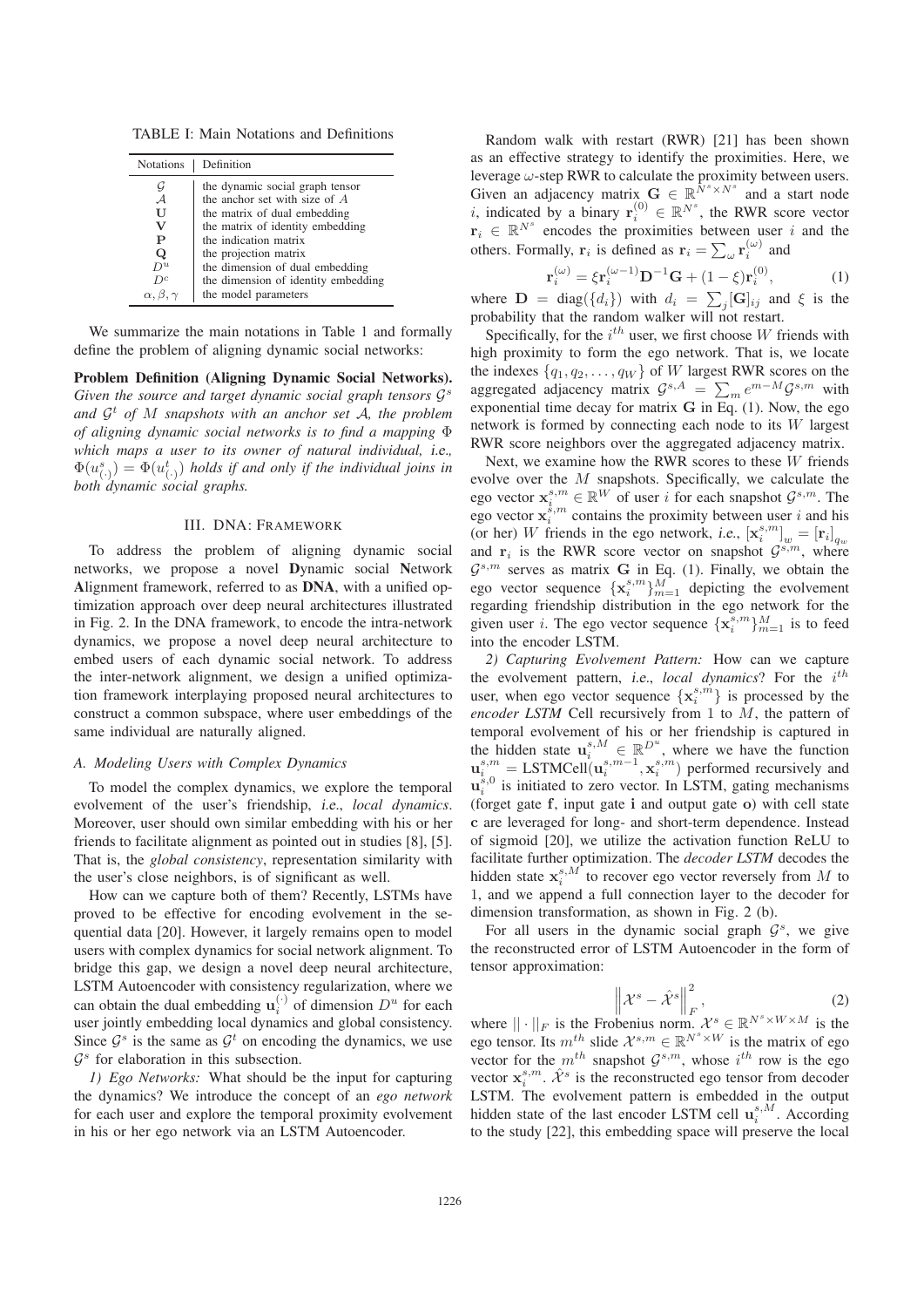

Fig. 2: An overview of DNA framework. The input are source and target dynamic social graphs with a collection of common users known in advance, as shown in Fig. (a). For each dynamic graph, ego vector sequences are fed into the proposed deep neural architecture to encode users with complex dynamics, as shown in Fig. (b), where superscript  $s$  or  $t$  is omitted for clarity. Finally, interplaying the proposed deep neural architectures, DNA framework outputs a common subspace of identity embeddings for alignment, as shown in Fig. (c).

dynamics in the graph tensor via minimizing the reconstructed error even without an explicit preservation restriction.

*3) Consistency Regularization:* Focusing on the temporal evolvement of the user friendship, aforementioned embedding **u**<sup>s</sup> highlights local dynamics but lacks *global consistency*. As a compensation, we impose a consistency regularization  $\mathcal{R}^s$  onto the heart of LSTM Autoencoder as shown in Fig. 2 (b), to incorporate the global consistency. Specifically, we draw neighbors closer in the embedding space via a pairwise penalty  $\mathcal{R}_{ij}^s = r_{ij} ||\mathbf{u}_i^s - \mathbf{u}_j^s||$ <br>the proximity between the *i*<sup>th</sup> penalty  $\mathcal{R}_{ij}^s = r_{ij} ||\mathbf{u}_i^s - \mathbf{u}_j^s||_2^2$ , where  $r_{ij} = [\mathbf{r}_i]_j$  indicates the proximity between the  $i^{th}$  user and  $j^{th}$  user in  $\mathcal{G}^s$ . The consistency regularization  $\mathcal{R}^s$  is summation of  $\mathcal{R}^s_{ij}$  over all user pairs  $\{(ij)\}\$ in  $\mathcal{G}^s$ ,

$$
\mathcal{R}^s = Tr\left[\mathbf{U}^{sT}\mathcal{G}^{s,L}\mathbf{U}^s\right],\tag{3}
$$

where  $\mathcal{G}^{s,L} = \mathbf{D} - \mathcal{G}^{s,A}$  is the graph Laplacian and  $\mathbf{U}^s \in \mathbb{R}_+^{N^s \times D^u}$  is the *dual embedding* matrix of local dynamics and global consistency, whose  $i^{th}$  row corresponds to the  $i^{th}$  user.

For dynamic social graph  $\mathcal{G}^s$ , combining Eq. (2) and Eq. (3), we obtain the loss function of the proposed deep neural architecture as follows:

$$
\mathcal{D}^s = \left\| \mathcal{X}^s - \hat{\mathcal{X}}^s \right\|_F^2 + \alpha \mathcal{R}^s, \tag{4}
$$

where  $\alpha$  is the weight parameter. The norm term is for local dynamics and the trace term is for global consistency.

### *B. Constructing Common Subspace*

All behaviors of an individual in both social graphs tend to share a common nature, his or her underlying identity. It can be leveraged to identify this individual. Motivated by this fact, we design a unified optimization approach to construct the common subspace of *identity embedding*  $\mathbf{v}_i^s \in \mathbb{R}_+^{D^c}$  with dimension  $D<sup>c</sup>$  depicting such underlying identity.

Specifically, we first introduce a projection matrix  $\mathbf{Q}^{(\cdot)}$  $\mathbb{R}^{D^c \times D^u}$ , for each dynamic social graph, to transform the dual embedding  $\mathbf{u}_i^s \in \mathbb{R}_+^{D^u}$  into the identity embedding  $\mathbf{v}_i^s$ . Use source dynamic graph  $\mathcal{G}^s$  for elaboration. Formally, we have  $\mathbf{u}_i^s = \mathbf{v}_i^s \mathbf{Q}^s$  for the  $i^{th}$  users. Thus, for  $\mathcal{G}^s$ , we obtain the matrix of identity embedding  $\mathbf{V}^s \in \mathbb{R}^{N^s \times D^c}$  ( $D^c$ the matrix of identity embedding  $\mathbf{V}^s \in \mathbb{R}_+^{N^s \times D^c}$  ( $D^c \ll$ 

 $\min\{N^s, N^t\}$ , whose  $i^{th}$  row is the identity embedding  $\mathbf{v}_i^s$  for user i. We formulate this transformation as a loss term in for user  $i$ . We formulate this transformation as a loss term in the form of matrix approximation:

$$
\left\|\mathbf{U}^s - \mathbf{V}^s \mathbf{Q}^s\right\|_F^2.
$$
 (5)

Note that,  $D<sup>c</sup>$ , without loss of generality, is not necessarily equal to  $D^u$  for dual embedding.

Then, we construct the common subspace of the identity embeddings. Naturally, the identity embeddings of the same individual in different networks remain equal, i.e., the matrices of identity embedding  $V^s$  and  $V^t$  are aligned on the anchor users. To formulate the constraint, we derive a pair of indication matrices  $\{P^s, P^t\}$  from the anchor set  $A = \{(k, l)_a\}$ ,<br>where  $P^s \in \mathbb{R}^{A \times N^s}$ ,  $P^t \in \mathbb{R}^{A \times N^t}$  and A is the size of the anchor set  $A$ . The indication matrix  $P^s$  is defined as  $\left[ \mathbf{p}_1^s, \mathbf{p}_2^s, \dots, \mathbf{p}_A^s \right]^T$  whose row vector  $\mathbf{p}_a^s \in \mathbb{R}^{N^s}$  is a binary<br>vector with only one element valued 1 i.e.  $\left[ \mathbf{p}_2^s \right] = 1$ . The vector with only one element valued 1, *i.e.*,  $[p^s_{a}]_k = 1$ . The vector  $p^s$  is to indicate the corresponding row the identity vector  $\mathbf{p}_a^s$  is to indicate the corresponding row, the identity embedding  $\mathbf{v}_k^s$  of  $k^{th}$  user in  $\mathcal{G}^s$ , for aligning. Similarly,  $\mathbf{P}^t$ is defined as  $\left[\mathbf{p}_1^t, \mathbf{p}_2^t, \dots, \mathbf{p}_A^t\right]^T$  and  $\left[\mathbf{p}_{a}^t\right]_l = 1$  is the only element valued 1 in binary vector  $\mathbf{p}_a^t \in \mathbb{R}^{\tilde{N}^t}$ . We enforce the following equality following equality

$$
\mathbf{P}^s \mathbf{V}^s = \mathbf{P}^t \mathbf{V}^t,\tag{6}
$$

for all anchor users in  $A$  to depict the alignment between matrices of identity embeddings  $\mathbf{\bar{V}}^s$  and  $\mathbf{V}^t$ .

## *C. Optimization Objective*

Now, we formulate a unified optimization interplaying the proposed deep neural architectures for dynamic social network alignment. Incorporating Eq. (4) and Eq. (5) for each dynamic social graph  $G^{(\cdot)}$ , we have following objectives:

$$
\mathcal{J}^s = \mathcal{D}^s + \beta ||\mathbf{U}^s - \mathbf{V}^s \mathbf{Q}^s||_F^2,
$$
  

$$
\mathcal{J}^t = \mathcal{D}^t + \beta ||\mathbf{U}^t - \mathbf{V}^t \mathbf{Q}^t||_F^2,
$$
 (7)

where  $\beta$  weighs the significance of the projection.

Next, we rewrite the equality constraint in the form of matrix approximation and reformulate the equality constraint as a penalty term with a coefficient  $\gamma$  sufficiently large.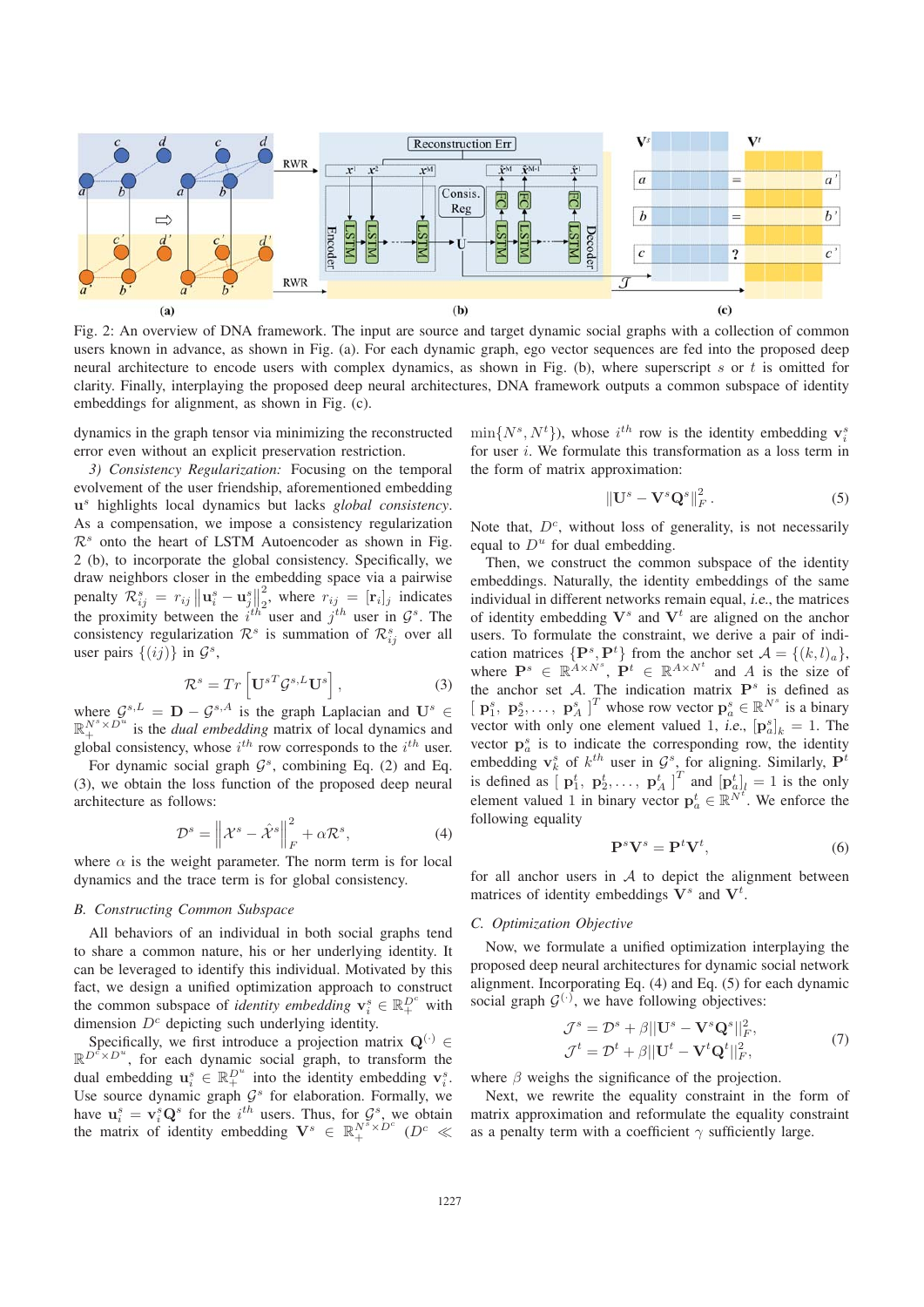Finally, we obtain the unified optimization problem of DNA framework, which interplays two deep neural architectures for dynamic social network alignment, as follows:

$$
\min_{\mathbf{V}^{(\cdot)},\mathbf{Q}^{(\cdot)},\Theta^{(\cdot)}} \mathcal{J} = \mathcal{J}^s + \mathcal{J}^t + \gamma \left\| \mathbf{P}^s \mathbf{V}^s - \mathbf{P}^t \mathbf{V}^t \right\|_F^2, \quad (8)
$$

where **Θ**(·) denotes parameter matrices of the proposed neural architecture. The users whose identity embeddings are positioned closely in the common subspace are regarded as good candidates for the social network alignment.

## IV. DNA: OPTIMIZATION

The optimization problem of DNA in Eq. (8) is not jointly convex over matrix variables **Q**, **V** and **Θ** for both dynamic social graphs. Thus, it is infeasible to obtain the closed-form solution of the global optimum. To bridge this gap, we design an effective alternating algorithm to approach an optimum. The core idea is to approach a (local) optimal solution w.r.t. one matrix variable while fixing others. **Θ** is readily to be solved via gradient methods. Obviously, the key challenge lies in the updating rules for **Q** and **V**. The derivation of updating rule of the variables associated with  $\mathcal{G}^t$  is the same as that of  $\mathcal{G}^s$  and thus omitted due to the limit of space. The overall procedure of the DNA framework is summarized in Algorithm 1.

#### *A. Updating* **Q**

To solve  $Q^s = \argmin_{Q^s} \mathcal{J}(Q^s)$ , we give the closed-form solution as follows:

$$
\mathbf{Q}^s = \left(\mathbf{V}^{sT}\mathbf{V}^s\right)^{-1}\mathbf{V}^{sT}\mathbf{U}^s\tag{9}
$$

Theorem (Optimal Solution). *Fixing other matrix variables, the updating rule in the proposed DNA for*  $\mathbf{Q}^s$  *and*  $\mathbf{Q}^t$  *gives the global optimal solution to minimize overall objective* J w.r.t. **Q**<sup>s</sup> *and* **Q**<sup>t</sup> *, receptively.*

*Proof.* First, we derive the matrix of partial differentials of  $J$ w.r.t.  $Q^s$  as follows:

$$
\nabla_{\mathbf{Q}}^{s} = -2\mathbf{V}^{sT}\mathbf{U}^{s} + 2\mathbf{V}^{sT}\mathbf{V}^{s}\mathbf{Q}^{s}
$$
 (10)

Then, we study the Hessian matrix  $\mathbf{H}_{\mathbf{Q}}^{s}$  of  $\mathcal{J}$  w.r.t.  $\mathbf{Q}^{s}$ :

$$
\mathbf{H}_{\mathbf{Q}}^{s} = \mathbf{I}_{k} \otimes \mathbf{V}^{sT} \mathbf{V}^{s}, \tag{11}
$$

where ⊗ denotes the Kronecker product. It is block diagonal,

$$
[\mathbf{H}_{\mathbf{Q}}^{s}]_{[k][k]} = \mathbf{V}^{sT} \mathbf{V}^{s}, \tag{12}
$$

where  $\mathbf{I}_k$  is a k-dimensional identity matrix and  $[\mathbf{H}_{\text{Q}}^{\text{s}}]_{[k][k]}$ <br>is the  $(k, k)$ -th block in matrix  $\mathbf{H}^{\text{s}}$ . Obviously the block is the  $(k, k)$ -th block in matrix  $\mathbf{H}_{\mathcal{O}}^s$ . Obviously, the block<br>disconal  $\mathbf{H}_{\mathcal{O}}^s$  is always positive somidativity as  $\mathbf{V}_{\mathcal{O}}^{sT} \mathbf{V}_{\mathcal{O}}^s$  is diagonal  $\mathbf{H}_{\mathbf{Q}}^{s}$  is always positive semidefinite as  $\mathbf{V}^{sT}\mathbf{V}^{s}$  is positive semidefinite. Thus,  $J$  is convex w.r.t.  $Q^s$ . Therefore, the global optimum is achieved by setting  $\nabla_{\mathbf{Q}}^s = \mathbf{0}$ . Finally, we obtain the closed-form undating rule for the matix variable  $\mathbf{Q}^s$ obtain the closed-form updating rule for the matix variable **Q**<sup>s</sup> in Eq. (9) as the inverse matrix always exists for any positive semidefinite matrix  $\mathbf{V}^{sT}\mathbf{V}^{s}$ .  $\Box$ 

Algorithm 1: DNA Framework

- Input: Source dynamic social graph tensor:  $\mathcal{G}^s$ Target dynamic social graph tensor:  $\mathcal{G}^t$ Anchor set: A
- **Output:** Candidate lists for alignment between  $\mathcal{G}^s$  and  $G^t$
- 1 Generate ego tensor  $\mathcal{X}^s$  and  $\mathcal{X}^t$  for dynamic social graph tensor  $\mathcal{G}^s$  and  $\mathcal{G}^t$ , respectively;
- <sup>2</sup> Pretrain the proposed deep neural architecture for each ego tensor via  $\mathcal{J}_d^s$  and  $\mathcal{J}_d^t$ ;
- 3 Perform forward propagation to obtain  $\mathbf{U}^{s(0)}$  and  $\Pi^{t(0)}$

4 Initialize 
$$
\mathbf{V}^{s(0)} = \mathbf{U}^{s(0)}
$$
 and  $\mathbf{V}^{t(0)} = \mathbf{U}^{t(0)}$ ;  
5 while *not converging* do

- <sup>6</sup> for *each dynamic social graph* do
- <sup>7</sup> Back-propagation to update **Θ**<sup>s</sup> (or **Θ**<sup>t</sup> );
- <sup>8</sup> for *each dynamic social graph* do
- $\bullet$  | Forward propagation to obtain  $\mathbf{U}^s$  (or  $\mathbf{U}^t$ );

10 Update 
$$
Q^s = (V^{sT}V^s)^{-1}V^{sT}U^s
$$
 (the  
up dating rule of  $Q^t$  is of the same structure);  
11 11 Update  $V^s$  (or  $V^t$ ) via Eqs. (13) and (14);

<sup>12</sup> Generate candidate lists for alignment via computing the distance between the rows in  $V^s$  and  $V^t$ .

#### *B. Updating* **V**

To solve  $V^s = \arg \min_{V^s} \mathcal{J}(V^s)$ , we give the multiplicative **V**<sup>s</sup> updating rule as follows:

$$
\mathbf{V}^{s} = \mathbf{V}^{s} \odot \sqrt{\frac{\beta(\mathbf{\Psi}^{s} + \mathbf{V}^{s}\Gamma^{s}) + \gamma\Lambda^{s}}{\beta(\mathbf{\Upsilon}^{s} + \mathbf{V}^{s}\mathbf{\Phi}^{s}) + \gamma\Pi^{s}}},
$$
(13)

where

$$
\Psi^s = (\mathbf{U}^s \mathbf{Q}^{sT})^+ \qquad \Upsilon^s = (\mathbf{U}^s \mathbf{Q}^{sT})^-
$$
\n
$$
\Phi^s = (\mathbf{Q}^s \mathbf{Q}^{sT})^+ \qquad \Gamma^s = (\mathbf{Q}^s \mathbf{Q}^{sT})^-
$$
\n
$$
\Pi^s = \mathbf{P}^{sT} \mathbf{P}^s \mathbf{V}^s \qquad \Lambda^s = \mathbf{P}^{sT} \mathbf{P}^t \mathbf{V}^t
$$
\n(14)

Note that,  $\odot$  is the Hadamard product. Both  $\frac{(\cdot)}{(\cdot)}$  and  $\sqrt{\cdot}$  are pairwise operators. Nonnegative operators  $(\cdot)^{+}$  and  $(\cdot)^{-}$  are defined as follows:

$$
[\mathbf{X}^+]_{ij} = \frac{([\mathbf{X}]_{ij}] + [\mathbf{X}]_{ij}}{2} \quad [\mathbf{X}^-]_{ij} = \frac{([\mathbf{X}]_{ij}] - [\mathbf{X}]_{ij}}{2}, \quad (15)
$$

where  $|\cdot|$  is the absolute value of a scalar. Hence,  $X^+$  and  $X^$ are absolute value matrices of positive elements and negative elements of an arbitrary matrix **X**, respectively.

Next, we prove the correctness of the multiplicative updating rule in Eqs. (13) and (14), and give the theorem below:

Theorem (Correctness). *The limit point of multiplicative updating rules of DNA for* **V**<sup>s</sup> *(as well as* **V**<sup>t</sup> *) in Eqs. (13) and (14) satisfies the Karush-Kuhn-Tucker (KKT) condition.*

*Proof.* See the proof in the full version online (https://github. com/BigData2019DNA/FullVersion).  $\Box$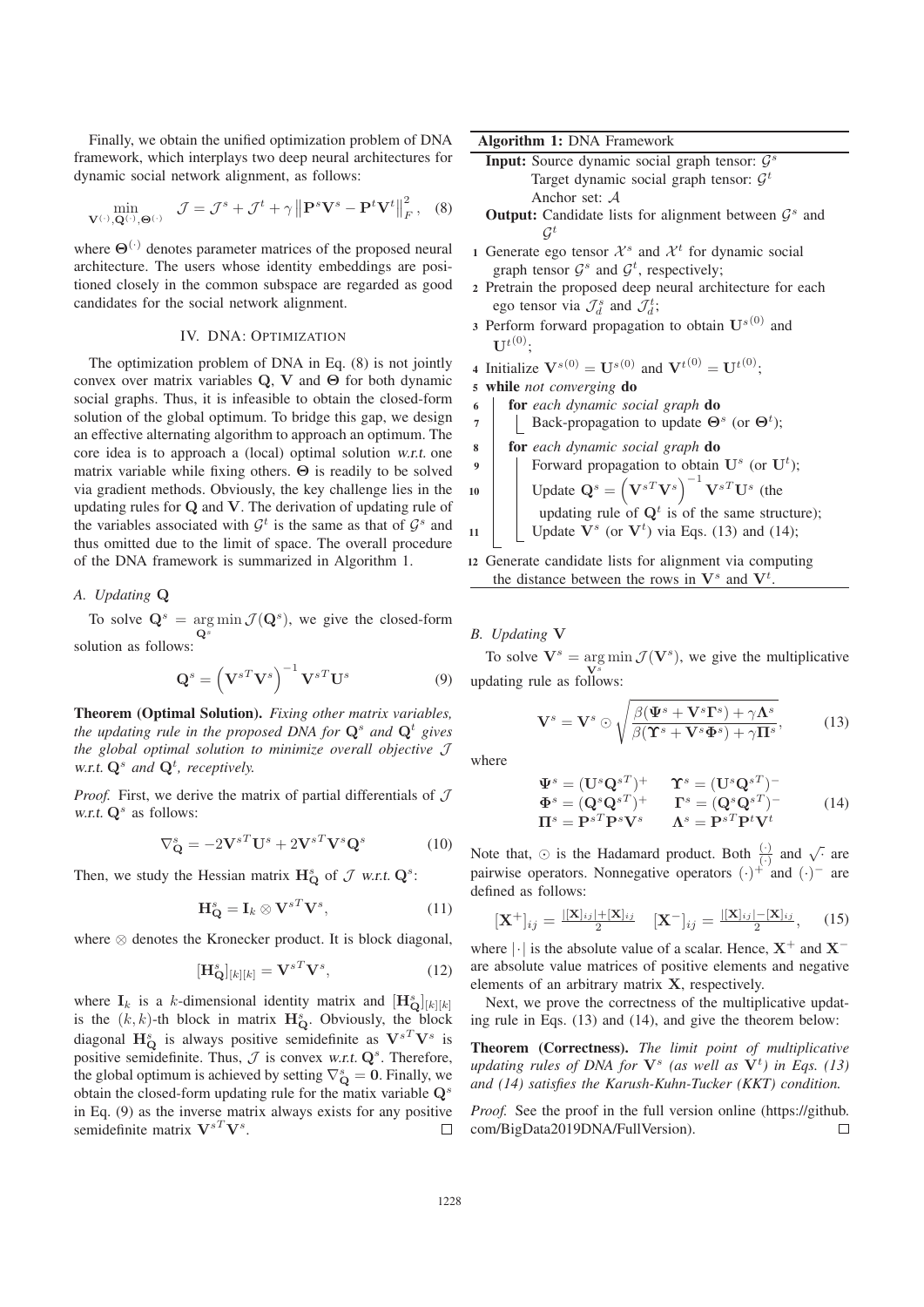TABLE II: Statistics of the datasets

| <b>Dataset</b> | #(Nodes) | #(Links) | #(Anchor Users) |
|----------------|----------|----------|-----------------|
| Twitter        | 5.167    | 164,660  | 2,858           |
| Foursquare     | 5.240    | 76, 972  |                 |

### V. EXPERIMENT

#### *A. Experimental Setup*

Datasets: We enrich a benchmark dataset [4], [1], [11], [6], [9], [7], Twitter-Foursquare (TF), by collecting time information of friending. We restore the real-world dynamic social network by framing a sequence of network snapshots via the collected timestamps. The statistics are listed in Table II.

Comparison Methods: To evaluate the performance of the proposed DNA framework, we chose several state-of-the-art methods for comparison, which are introduced as follows:

- PALE [5]: It leverages the structure information and performs an embedding-matching framework to align users across social networks.
- IONE [4]: It utilizes a unified optimization framework for aligning social networks subject to hard or soft constraint on the anchor users via an embedding approach.
- **MASTER** [11]: It constructs a common subspace of multiple social networks via a semi-supervised optimization framework. Note that, it only considers structure information in this paper for fair comparison.
- DeepLink [6]: It introduces a neural framework, which leverages dual learning to facilitate common subspace construction to perform alignment.

Parameter Settings: In the proposed DNA framework, we set  $ω$  to 3 for  $ω$ −step RWR. We utilize the  $l_2$  norm to regularize the neural architecture parameters for alleviating overfitting and employ the dropout trick in the training, whose empirical value is set to 0.8.

Evaluation Metric: We evaluated all the comparison methods in terms of the following metrics:

- *Precision*  $\mathbb{Q}K$  is defined as  $\frac{1}{N_A} \sum_{i=1}^{N_A} \mathbb{1}_i \{success \mathbb{Q}K\}$ , where  $\mathbb{1}_i$  success  $\mathbb{Q}K$ ,  $-1$  if and only if the where  $\mathbb{1}_i$  { $success@K$ } = 1 if and only if the groundtruth exists in the candidate list of length K groundtruth exists in the candidate list of length  $K$ , otherwise  $1_i$ {success@K} = 0. N<sub>A</sub> is the number of groundtruth anchor users.
- MAP@K is defined as  $\frac{1}{N_A} \sum_{i=1}^{N_A} \frac{1}{Rank_i}$ , where  $Rank_i$  is the rank of the candidate bitting the ground truth in the is the rank of the candidate hitting the ground truth in the candidate list of length K. Specially, we set  $\frac{1}{Rank_i} = 0$ <br>for not hitting  $N_A$  is defined in *Precision*  $\mathbb{R}^K$ . Note that for not hitting.  $N_A$  is defined in *Precision*<sup>®</sup>K. Note that, MAP highlights the rank of the hitting candidate in a nonlinear way.

Higher value of the metrics signifies better performance.

#### *B. Experimental Results*

We first focus on verifying the importance of dynamics and its reason behind, and then discuss the supervision for DNA, where all the embedding dimensions are set to 128 as default. Finally, we conduct sensitivity analysis on embedding dimension. We repeated each experiment 10 times and report the mean with 95% confidence interval.



Fig. 3: Experimental results on Twitter-Foursquare dataset

The dynamics is important! We compare the proposed DNA framework with static alignment methods to demonstrate the importance of dynamics. To achieve this goal, we evaluate DNA and its competitors under various settings. Specifically, on both datasets, we first vary the length  $K$  of the candidate list from 1 to 15 on  $50\%$ -overlap datasets, reported in Fig. 3 (a) and (c). We then vary the overlap rate  $\lambda$  from 10 to 50 while fixing  $K = 3$ , reported in Fig. 3 (d) and (d). The overlap rate  $\lambda$  is measured by  $\frac{2A}{S+T}$ , where A, S and T are the number of anchor users, source network users and target network users, respectively. A  $\lambda$ -overlap dataset is generated by randomly deleting users. The performance in terms of both precision and MAP are evaluated.

Obviously, DNA consistently outperforms all comparison methods. For instance, DNA achieves 1.96<sup>×</sup> precision and  $1.94\times$  MAP of PALE on the 50%-overlap benchmark (TF) dataset. The reasons are two-fold: (1) The DNA framework captures the complex dynamics in the real-world social network evolvement, which is discriminative for social network alignment. However, the other methods cannot effectively identify the alignment due to limited user depiction, which inevitably loses the fruitful information residing in network dynamics. (2) DNA constructs a common subspace modeling the underlying identities, and the users are thereby naturally aligned in the common subspace. However, other methods, such as IONE [4], PALE [5] and DeepLink [6], are somehow powerless to reveal underlying identities of individuals for alignment. To sum up, experimental results verify that dynamics significantly facilitates social network alignment.

On the Snapshotting: The performance of DNA leverages 5 snapshots with the interval of 3 months in Fig. 3. Now, we zoom in the dynamics of social networks by varying the frequency and number of snapshots. A natural question arises that: the more the snapshots, the better the performance? We evaluate the performance of DNA under various settings of snapshotting, reported in Fig. 4 (a) and (c), where the confidence interval is omitted for clarity. Both Precision@3 and MAP@3 of DNA increases as frequency and number of snapshots increase in general. However, the performance tends to be saturated when the information collected is adequate. It is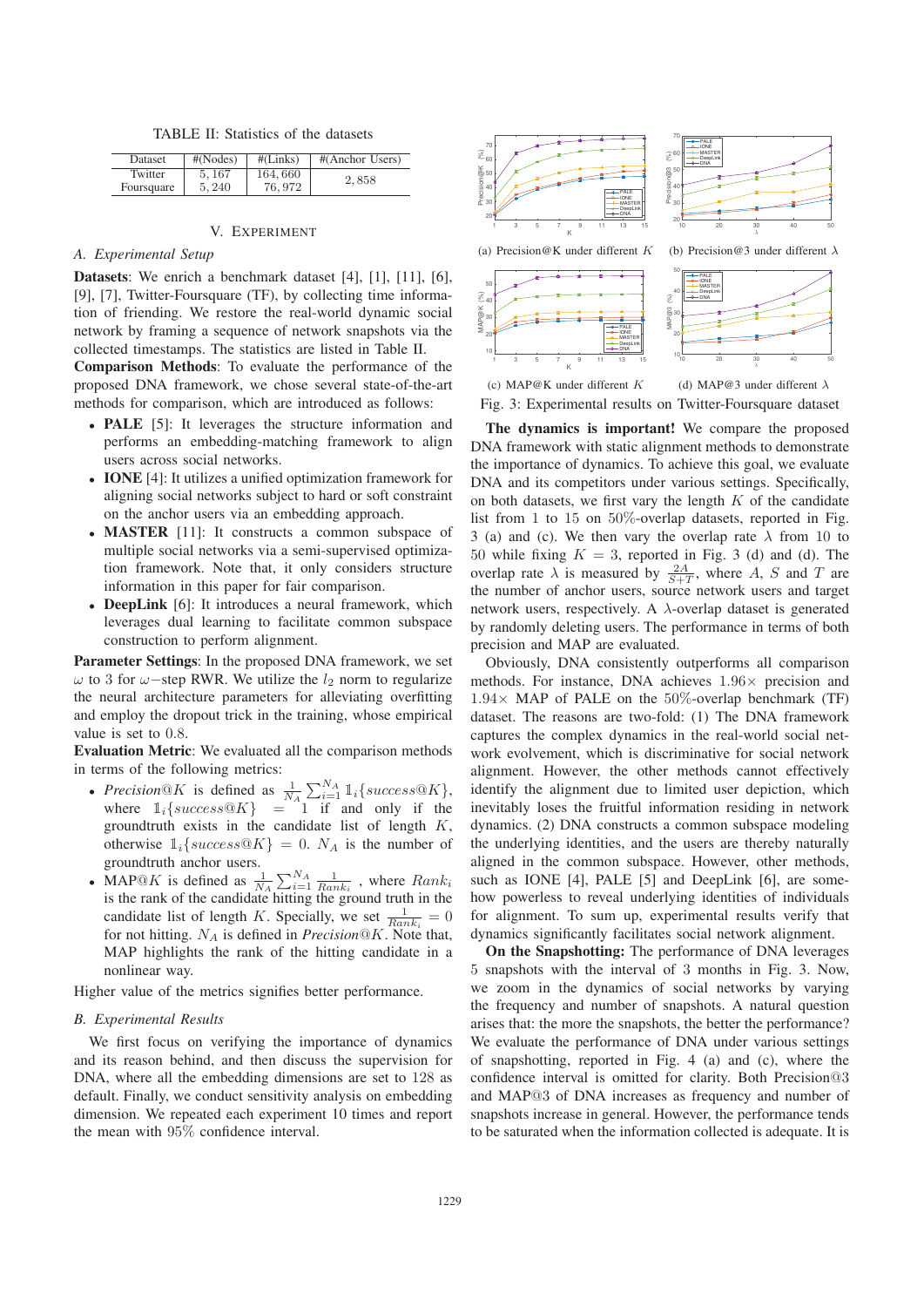

Fig. 4: Parameter sensitivity on Twitter-Foursquare dataset

reasonable indeed. In general, the higher frequency and higher number of snapshots better restore the network dynamics, i.e., friending behaviors in this context. It is of high discriminative ability for alignment as it is dominantly correlated to the patterns of individuals acting across social networks as evidenced in the study [18]. Moreover, we observed that outdated information may not further help analysis as stated in the study [18] as well. These results in fact verify the motivation of our work and in turn shed light on the dynamics of behavior pattern for the further study of social psychology.

On the Supervision Information: We analyze the impact of training rate *n* by varying *n* from 1% to 5%. As shown in Fig. 4 (b) and (d), the performance of DNA rises dramatically as  $\eta$  increases from 1% to 3%, and then saturates when  $\eta$ exceeds 3%. On both TF and AN datasets with 50% overlap rate, DNA achieves better performance in terms of precision and MAP than its competitors, leveraging only a few anchor users. It is expected and the reason lies in two folds: (1) In the DNA framework, the user dynamics are encoded in a self-supervised way, i.e., we can obtain the embedding space without supervision. (2) The common subspace will be constructed by aligning the embedding spaces on only a few anchor users, which is one of the inherent merits of DNA. To summarize, the experimental results on different training rates verify the learning ability of the proposed DNA framework.

On the Embedding Dimension: We further discuss the impact of the embedding dimension. The higher the embedding dimension, the better the performance? It is not always the case. We vary the dimension from 10 to 300 and report the precision and MAP on both TF and AN datasets in Fig. 5. As shown in these subfigures, both Precision@3 and MAP@3 of all these methods are undesirable when the dimension is low, and tends to be better as the dimension increases. The reason lies in that when user embeddings with low dimensionality tend to entangle densely, thus resulting in the mislead of alignment. However, we will not obtain further performance gain when embedding dimension is large enough to layout user embeddings in the common embedding space. Moreover, the DNA framework consistently outperforms all



Fig. 5: Performance under different embedding dimensions comparison methods as the generated embeddings encode the discriminative pattern residing in the dynamic social networks, which significantly facilitates social network alignment.

#### VI. RELATED WORK

We summarize the related works in the following two fields:

Social network alignment, a.k.a. anchor link prediction [23], is to align different social networks on their common users. To our knowledge, this problem is first proposed and addressed by the study [24]. Some studies [2], [1], [25], [19], [26] incorporate heterogeneous information to discover the latent consistency of user identity, while others [3], [9], [4], [5], [6], [7], [27] exploit the structure information to perform social network alignment. Moreover, some studies [8], [10], [28], [11], [12], [13], [14], [15] investigate to exploit both structure and heterogeneous attribute information. However, all existing studies consider the social network to be static for simplicity and neglect its inherent dynamics. The essential distinction between our work and all these studies above lies in that we for the first time pose the problem of aligning dynamic social networks and design the DNA framework to unfold the fruitful dynamics for addressing this problem. In contrast to social network alignment, biochemical network alignment [29], [30], [31] aims to find similar conserved regions between networks instead of exploring underlaying identities of nodes and thus distinguishes itself with our work.

Network embedding is to obtain a low-dimensional compact vector representation for each node in a network. Inspired by the success of word2vec, DeepWalk [32] conducts random walks on the network and feeds generated node sequences into Skip-gram. Following DeepWalk, node2vec [33] proposes a novel random walk strategy to facilitate network embedding. LINE [34] gives an explicit objective function of the first- and second-order proximity for network embedding. Neural networks on graph, such as GCN [35], also obtain the embeddings for each node. Some studies explore the structural regularity regarding the regular equivalence [36], the embedding distribution [37] and the computational challenges [38], while others attempt to incorporate the heterogeneous information [39], [40]. Recently, a few works investigate the problem of dynamic network embedding. However, they focus on positioning the new arrivals [41], [42], facilitating the embedding in one network [43], [44] or tailoring the embedding for other tasks, e.g., anomaly detection [45]. The surveys [46], [47] give the comprehensive summary. Distinguishing with these studies, we focus on user embedding with complex dynamics for dynamic social network alignment.